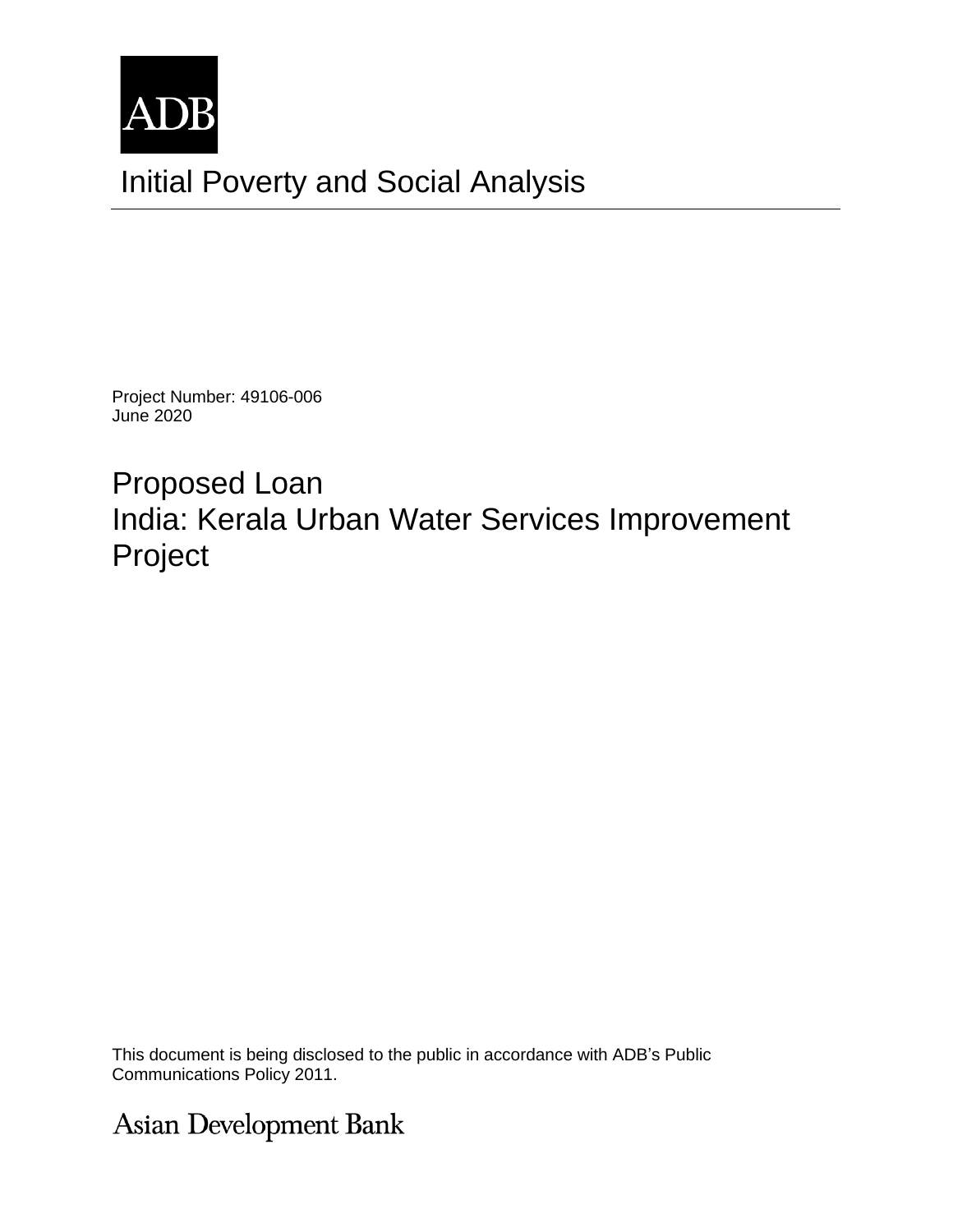# **CURRENCY EQUIVALENTS**

(as of 5 June 2020)

| Currency unit | $\overline{\phantom{a}}$ | Indian Rupees $(\bar{\tau})$ |
|---------------|--------------------------|------------------------------|
| ₹1.00         | $=$                      | \$0.01324                    |
| \$1.00        | $=$                      | ₹75.4750                     |

## **ABBREVIATIONS**

| ADB           | Asian Development Bank                          |
|---------------|-------------------------------------------------|
| <b>GOK</b>    | Government of Kerala                            |
| <b>KSUDP</b>  | Kerala Sustainable Urban Development Project    |
| <b>KUWSIP</b> | Kerala Urban Water Services Improvement Project |
| <b>KWA</b>    | <b>Kerala Water Authority</b>                   |
| <b>MoHUA</b>  | Ministry of Housing and Urban Affairs           |
| <b>NRW</b>    | nonrevenue water                                |
| <b>PMSC</b>   | project management and supervision consultant   |
| <b>RKDP</b>   | Rebuild Kerala Development Program              |
| <b>WRD</b>    | <b>Water Resources Department</b>               |
| <b>WTP</b>    | water treatment plant                           |

#### **WEIGHTS AND MEASURES**

| KL          |   | kiloliter                 |
|-------------|---|---------------------------|
| km          | - | kilometer                 |
| <b>lpcd</b> | - | liters per capita per day |
| <b>MLD</b>  | – | million liters per day    |

## **NOTES**

- (i) The fiscal year (FY) of the Government of India, Government of Kerala and its agencies ends on 31 March. "FY" before a calendar year denotes the year in which the fiscal year ends, e.g., FY2020 ends on 31 March 2020.
- (ii) In this report, "\$" refers to United States dollars.

In preparing any country program or strategy, financing any project, or by making any designation of or reference to a particular territory or geographic area in this document, the Asian Development Bank does not intend to make any judgments as to the legal or other status of any territory or area.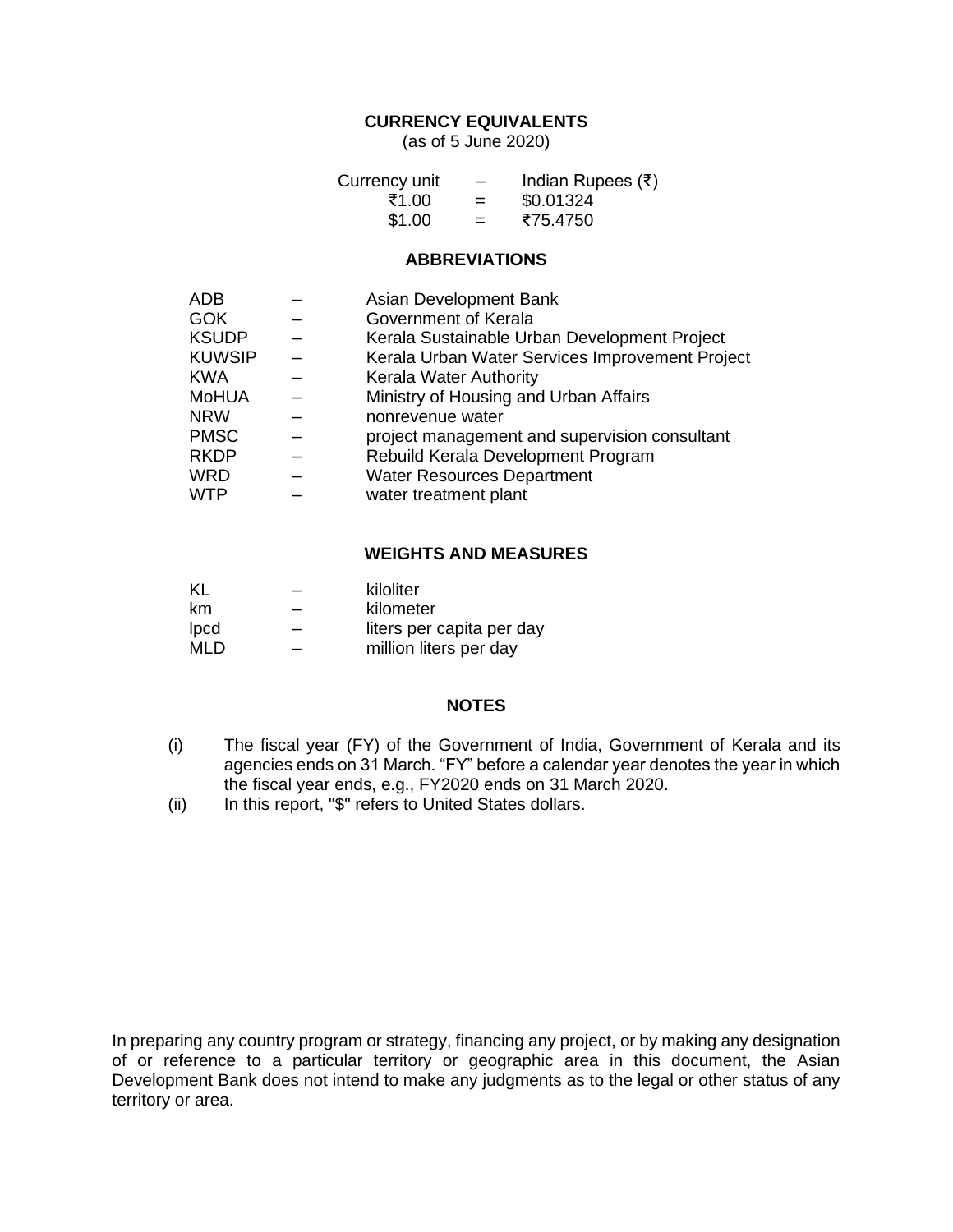# **INITIAL POVERTY AND SOCIAL ANALYSIS**

| Country:                                       | India                                                                                | Project                       | Kerala Urban Water Supply                                                                                                                                                                                                          |
|------------------------------------------------|--------------------------------------------------------------------------------------|-------------------------------|------------------------------------------------------------------------------------------------------------------------------------------------------------------------------------------------------------------------------------|
| Lending/Financing                              | Project loan                                                                         | Title:<br>Department/         | <b>Improvement Project</b><br>South Asia Department                                                                                                                                                                                |
| Modality:                                      |                                                                                      | Division:                     | Urban Development and Water                                                                                                                                                                                                        |
|                                                |                                                                                      |                               | Division                                                                                                                                                                                                                           |
|                                                | POVERTY IMPACT AND SOCIAL DIMENSIONS                                                 |                               |                                                                                                                                                                                                                                    |
|                                                | A. Links to the National Poverty Reduction Strategy and Country Partnership Strategy |                               |                                                                                                                                                                                                                                    |
|                                                |                                                                                      |                               | Poverty reduction is a priority of the Government of India and the Asian Development Bank (ADB). The                                                                                                                               |
|                                                |                                                                                      |                               | government's 15-year vision, 7-year strategy, and 3-year action agenda prioritize safe drinking water in urban                                                                                                                     |
|                                                |                                                                                      |                               | areas and provide sustainable solutions for persisting developmental problems of urban areas. The proposed                                                                                                                         |
|                                                |                                                                                      |                               | Kerala Urban Water Supply Improvement Project (KUWSIP) is consistent with the country's policy priorities as                                                                                                                       |
|                                                |                                                                                      |                               | well as the country partnership strategy (CPS) for India, 2018–2021. The project aims to provide safe, reliable,                                                                                                                   |
|                                                |                                                                                      |                               | and continuous drinking water to the urban population in Kochi and Thiruvananthapuram cities of Kerala. The                                                                                                                        |
|                                                |                                                                                      |                               | proposed projects stem from comprehensive water quality and sustainability planning as prepared by Kerala                                                                                                                          |
|                                                | Water Authority (KWA) and the Water Resource Department (WRD).                       |                               |                                                                                                                                                                                                                                    |
| <b>B.</b> Poverty Targeting                    |                                                                                      |                               |                                                                                                                                                                                                                                    |
|                                                |                                                                                      |                               | $\boxtimes$ General intervention $\Box$ Individual or household (TI-H) $\Box$ Geographic (TI-G) $\Box$ Non-income MDGs (TI-M1,                                                                                                     |
| $M2$ , etc.)                                   |                                                                                      |                               |                                                                                                                                                                                                                                    |
| <b>C.</b> Poverty and Social Analysis          |                                                                                      |                               | 1. Key issues and potential beneficiaries. A high incidence of water and sanitation related diseases was                                                                                                                           |
|                                                |                                                                                      |                               | reported in the state by Department of Health and Family Welfare under Ministry of Health and Family Welfare,                                                                                                                      |
|                                                |                                                                                      |                               | Government of India under Integrated Disease surveillance project (IDSP). Kerala has indicated 467,102 cases                                                                                                                       |
|                                                |                                                                                      |                               | in 2015 and 458,170 cases in 2016 of acute diarrheal diseases; 1,772 cases in 2015 and 1,574 cases in 2016                                                                                                                         |
|                                                |                                                                                      |                               | of typhoid; and 1,980 cases in 2015 and 1,264 cases in 2016 of Hepatitis A. poverty headcount ratio in Kerala                                                                                                                      |
|                                                |                                                                                      |                               | as per National Institution for Transforming India (NITI) Aayog of India estimates is 20.9%, compared to the                                                                                                                       |
|                                                |                                                                                      |                               | national average of 21.9% (2011-12). <sup>a</sup> Lack of quality urban services including water supply and sanitation are                                                                                                         |
|                                                |                                                                                      |                               | the key issues that affect the target population, especially the poor. KUWSIP seeks to provide water supply                                                                                                                        |
|                                                |                                                                                      |                               | infrastructure facilities in two large cities. It will benefit vulnerable households <sup>b</sup> in terms of water connections,                                                                                                   |
| health benefits, and employment opportunities. |                                                                                      |                               |                                                                                                                                                                                                                                    |
|                                                |                                                                                      |                               | 2. Impact channels and expected systemic changes. The project will contribute to poverty reduction by                                                                                                                              |
|                                                |                                                                                      |                               | improving quality of life by way of improved infrastructure, reducing drudgery of work among women, reducing<br>health morbidity and related health expenditures, and stimulating economic growth by way of enhanced               |
|                                                |                                                                                      |                               | economic activities and land value impact. Opportunities for on-the-job training (e.g., leak detection, meter                                                                                                                      |
|                                                |                                                                                      |                               | reading and calibration, billing, and accounts) and employment in the project facilities are expected to facilitate                                                                                                                |
|                                                | skill building and employability and include the poor in project benefits.           |                               |                                                                                                                                                                                                                                    |
|                                                |                                                                                      |                               | 3. Focus of (and resources allocated in) the transaction technical assistance or due diligence. The                                                                                                                                |
|                                                |                                                                                      |                               | project design is pro-poor, socially inclusive, and gender responsive. The project aims to provide safe potable                                                                                                                    |
|                                                |                                                                                      |                               | piped water supply through 126,000 household connections, which will include 100% vulnerable households                                                                                                                            |
| in the project area.                           |                                                                                      |                               |                                                                                                                                                                                                                                    |
|                                                | н.                                                                                   | <b>GENDER AND DEVELOPMENT</b> |                                                                                                                                                                                                                                    |
|                                                |                                                                                      |                               | 1. What are the key gender issues in the sector and/or subsector that are likely to be relevant to this project or                                                                                                                 |
|                                                |                                                                                      |                               | program? Following Government of India policies and programs on gender equality and CPS for India, 2018-                                                                                                                           |
|                                                |                                                                                      |                               | 2021, the project will support gender equality and social inclusion (GESI) outcomes through assistance in                                                                                                                          |
|                                                |                                                                                      |                               | quality gender analysis at project preparation stage. GESI action planning would be reflected in a monitoring                                                                                                                      |
|                                                |                                                                                      |                               | framework and adequate human and financial resources are provided for implementation of GESI plans. Key                                                                                                                            |
|                                                |                                                                                      |                               | issues identified in the gender analysis during project preparation include (i) low participation rate of urban<br>women (19.1%) in workforce, though it is higher than the national average $(14.7\%)$ ; (ii) higher unemployment |
|                                                |                                                                                      |                               | rate of urban women (13.9%), which is higher than national average (5.2%); (iii) gap between men's and                                                                                                                             |
|                                                |                                                                                      |                               | women's wages, with women's wages at 79% that of men in urban area; <sup>d</sup> (iv) exacerbation of women's work                                                                                                                 |
|                                                |                                                                                      |                               | burdens due to deficiencies in basic water and sanitation; and (v) fairly high proportion of households headed                                                                                                                     |
|                                                |                                                                                      |                               | by women in Kochi (18%), <sup>e</sup> low ownership of land or house by urban women (31.1%), and proportion of urban                                                                                                               |
|                                                | women with bank accounts that they themselves use (70.3%). <sup>f</sup>              |                               |                                                                                                                                                                                                                                    |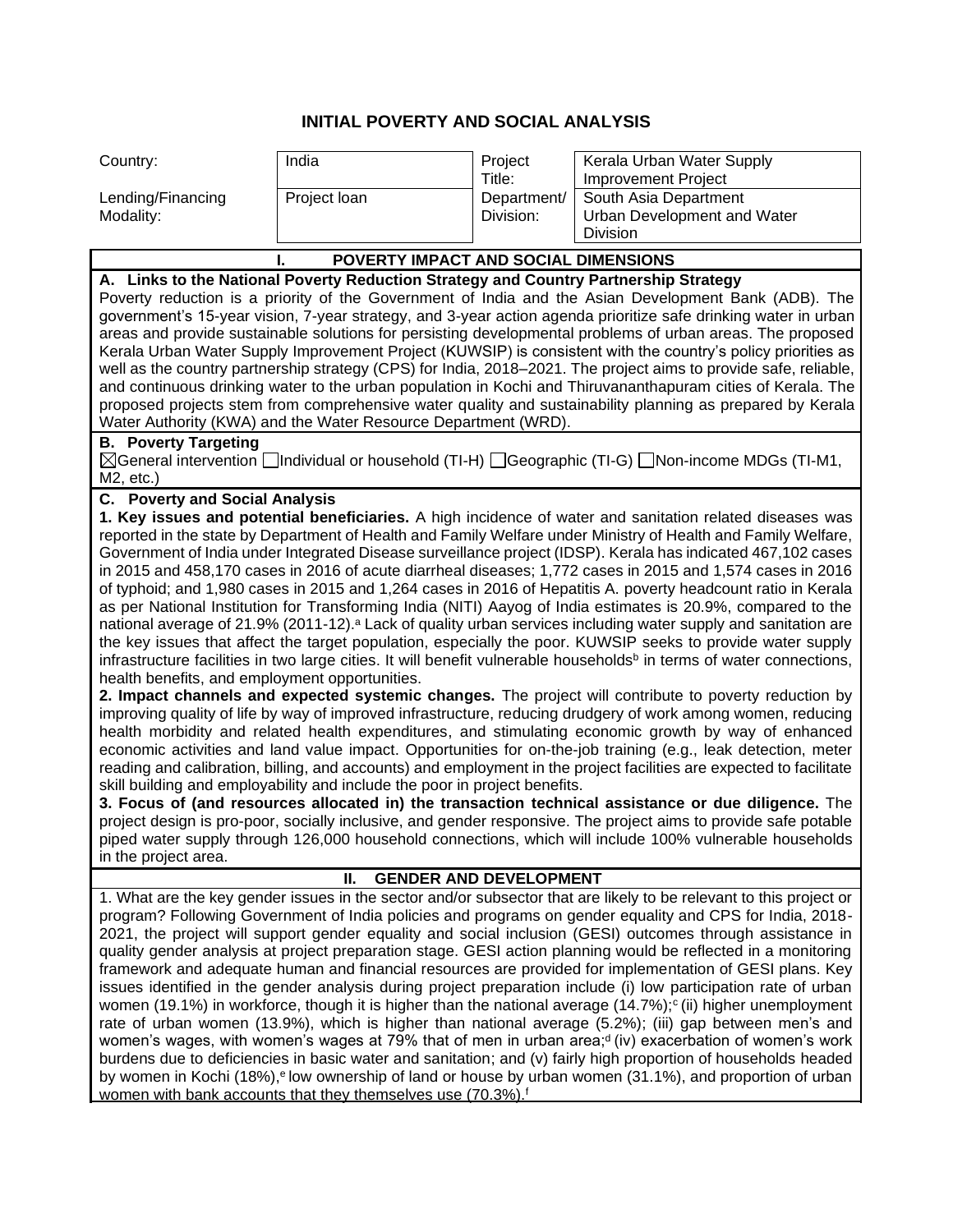2. Does the proposed project or program have the potential to contribute to the promotion of gender equity and/or empowerment of women by providing women's access to and use of opportunities, services, resources, assets, and participation in decision-making?  $\boxtimes$  Yes  $\Box$  No. The project will reduce women's time in fetching water and will provide employment opportunities to local women and men in operation of water distribution system asset management including billing and collection. 3. Could the proposed project have an adverse impact on women and/or girls or widen gender inequality?  $\Box$  Yes  $\boxtimes$  No 4. Indicate the intended gender mainstreaming category:  $\Box$  GEN (gender equity)  $\boxtimes$  EGM (effective gender mainstreaming) SGE (some gender elements)  $\Box$  NGE (no gender elements) **III. PARTICIPATION AND EMPOWERMENT** 1. Who are the main stakeholders of the project, including beneficiaries and negatively affected people? Identify how they will participate in the project design. A communication strategy will be drafted by the project management unit (PMU) upon loan effectiveness in line with ADB Access to Information Policy to ensure widespread, continuous, and meaningful participation of key stakeholders with a focus on the poor and vulnerable groups. A nongovernment organization (NGO)/social consulting firm will be engaged to facilitate skill training and consultations and public awareness during project implementation. A separate budget is allocated for various activities to be carried out under this activity. 2. How can the project contribute (in a systemic way) to engaging and empowering stakeholders and beneficiaries, particularly, the poor, vulnerable, and excluded groups? What issues in the project design require participation of the poor and excluded? The peoples' participation and communication strategy target the poor and women's participation and inclusion. Participatory processes are anticipated to enhance sustainability of the project. The regular consultations will be documented and reported in the periodic monitoring reports. 3. What are the key, active, and relevant civil society organizations (CSOs) in the project area? What is the level of CSO participation in the project design?  $\boxtimes$  Information generation and sharing (H)  $\boxtimes$  Consultation (H)  $\boxtimes$  Collaboration (H)  $\Box$  Partnership There are several active community-based organizations, self-help groups, and youth and women's groups in the project area, whose participation in project design and implementation is envisaged for information dissemination, collaboration with communities, grievance redressal, and community mobilization. Adequate resources and implementation mechanism are provided to ensure effective implementation of the communication strategy. 4. Are there issues during project design for which participation of the poor and excluded is important? What are they and how should they be addressed?  $\Box$  Yes  $\Box$  No **IV. SOCIAL SAFEGUARDS** A. Involuntary Resettlement Category  $\Box A \boxtimes B \Box C \Box F$ 1. Does the project have the potential to involve involuntary land acquisition resulting in physical and economic displacement?  $\Box$  Yes  $\boxtimes$  No Initial due diligence indicates that the project will not involve any significant involuntary resettlement impacts and risks, as there are no new facilities proposed to be constructed under the project. The rehabilitation of water treatment plants will be carried out within existing water treatment plant sites, whereas water distribution networks will be rehabilitated within the right of way of municipal roads. KWA is in the process of preparation of due diligence report/resettlement plans for the subprojects in accordance with the ADB's Safeguards Policy Statement and the government and state laws. Initial social assessment indicates that few commercial establishments could be potentially affected by temporary economic impacts during rehabilitation of water distribution network. 2. What action plan is required to address involuntary resettlement as part of the transaction TA or due diligence process?  $\boxtimes$  Resettlement plan  $\Box$  Resettlement framework  $\Box$  Social impact matrix  $\Box$  Environmental and social management system arrangement  $\Box$  None B. Indigenous Peoples Category  $\Box A \Box B \boxtimes C \Box FI$ 1. Does the proposed project have the potential to directly or indirectly affect the dignity, human rights, livelihood systems, or culture of indigenous peoples?  $\Box$  Yes  $\boxtimes$  No 2. Does it affect the territories or natural and cultural resources indigenous peoples own, use, occupy, or claim, as their ancestral domain?  $\Box$  Yes  $\Box$  No